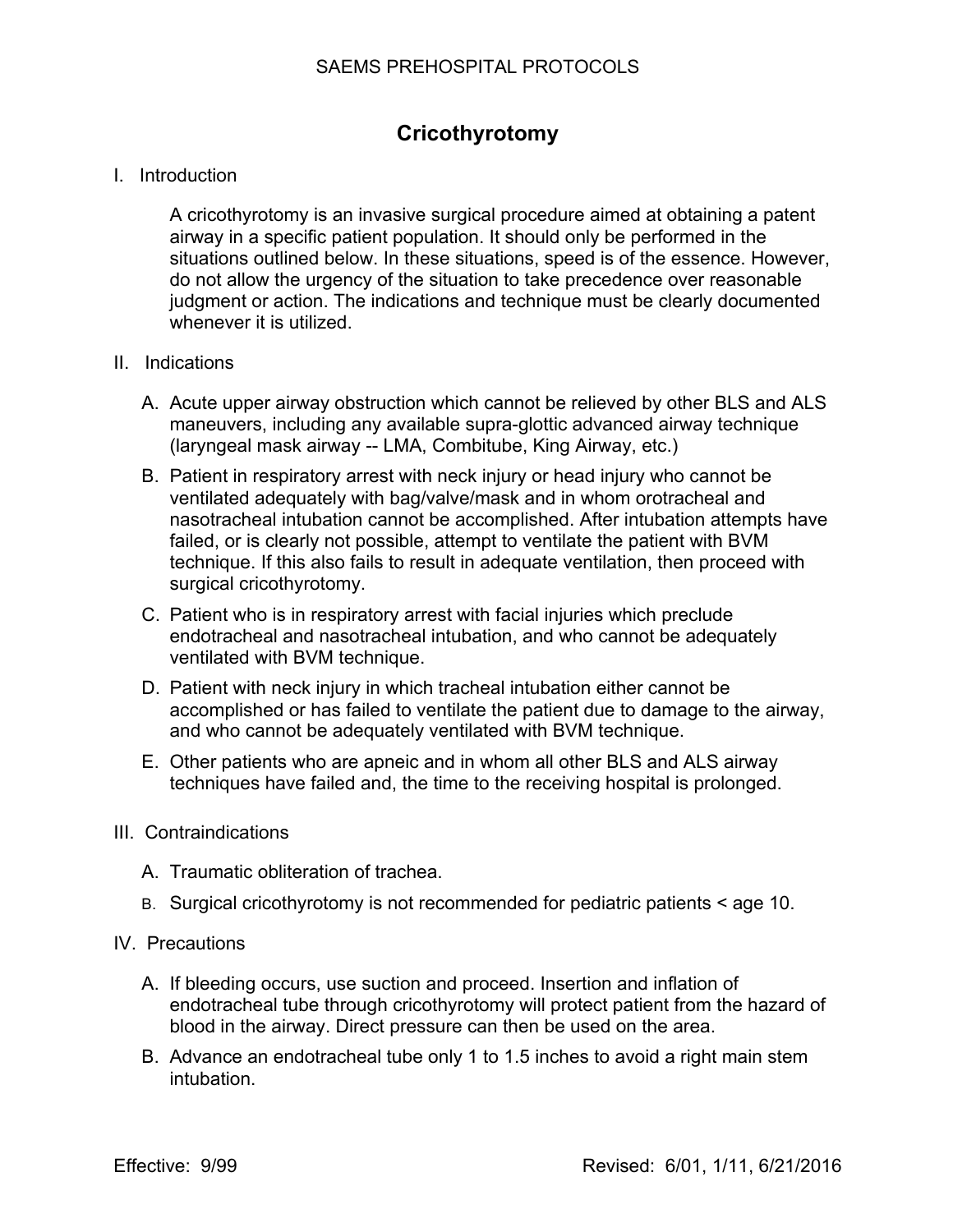- V. Suggested Procedure Surgical Cricothyrotomy
	- A. Establish the presence of an indication for a surgical cricothyrotomy to maintain a patent airway. NOTE: Intubation attempts have failed or are impossible and the patient cannot be adequately ventilated with BVM technique.
	- B. Assemble necessary equipment:
		- betadine prep swabs
		- scalpel
		- large curved hemostat or extra scalpel handle
		- endotracheal tube or trach tube
		- tape
		- bougie (if available)
		- small set of retractors or other instruments/kits (if available)
	- C. Expose the neck
	- D. Identify the thyroid cartilage, palpate the prominent cricothyroid notch. The space between the cricoid and thyroid cartilages is the cricothyroid space. This is the location of the cricothyroid membrane. Finding these landmarks properly is a crucial step.
	- E. Prep area
	- F. Stabilize the trachea by holding the thyroid cartilage between thumb and fingers
	- G. Follow one of the two guidelines below:
		- 1. Make a horizontal incision, through the skin and cricothyroid membrane. Incise as close to the cricoid cartilage as possible, taking care to avoid vessels close to each side of the trachea.
		- 2. Make a vertical incision, through the skin overlying the cricoid membrane. Identify the membrane and make a horizontal incision from one edge of the cricoid cartilage to the other. Incise as close to the cricoid cartilage as possible, taking care to avoid vessels close to each side of the trachea.
	- H. Insert hemostat to dilate incision or use other instrument to grasp tracheal ring until opening sufficient to allow passage of small endotracheal tube (6.0 - 7.0 mm).
	- I. Pass endotracheal tube about 1 to 1.5 inches into trachea
	- J. Inflate cuff, if cuffed tube, and ventilate patient with high flow  $O<sub>2</sub>$
	- K. Check for breath sounds bilaterally and secure with tape
	- L. Monitor patient condition and reassess frequently
	- M. Control bleeding and dress wound
	- N. Document the indications and procedure